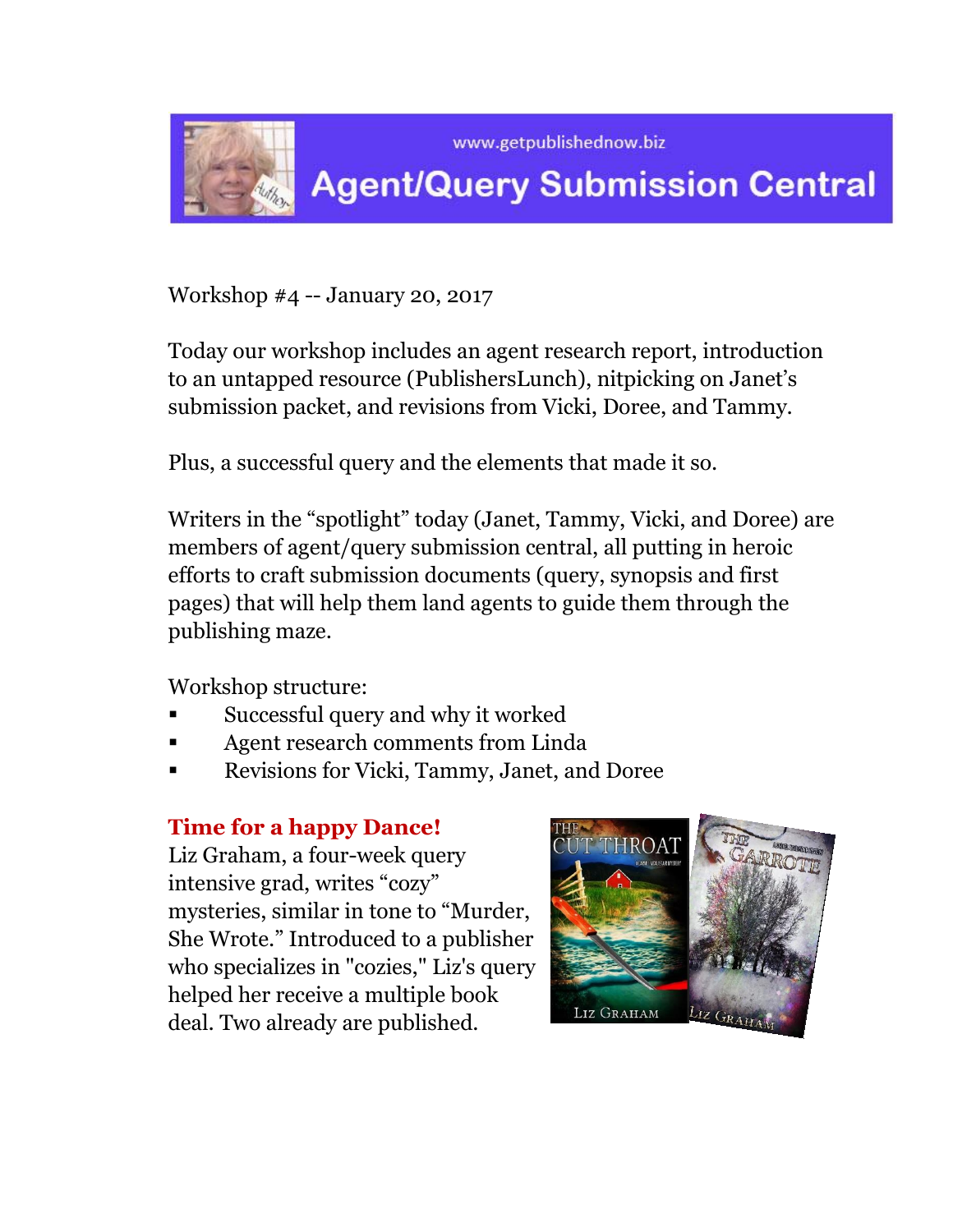**SUCCESSFUL query** submitted to and accepted by agent Jessica Watterson:

Dear Jessica Watterson,

Family isn't just complicated, it's confusing. Especially when they aren't who they claim to be. Evie Gray is shocked to discover her deceased mother had a secret identity. And no, not one involving a cape, it's worse. Much worse. Her mom could've worn a tiara.

My comment: Nice phrasing. "Much worse," as a stand-alone sentence fragment, is a hook no agent (or reader) could resist.

In this modern day fairytale, Evie uncovers the past by diving into her future. Attending Oxford University, her mother's old stomping grounds, she meets a real life prince charming, Edmund. Although he's already attached, their friendly attraction proves a royal pain, especially since he's helping her unravel the clues her mother left behind in a series of letters. What really ends up unraveling is her heart. Evie realizes her mom's past opens doors she never thought possible. Will she be able to handle her mom's secret and the inevitable changes it brings? Will Edmund be able to weather this storm with her? Or will Evie decide being a "commoner" was easier and walk away from pomp and circumstance?

My comment: Play on words is clever. I want to read this story, even though, at this point, it's a bit long for a light-hearted romance.

My novel, THE HEIR AND THE SPARE, is complete at 93,000 words. Readers who enjoyed *Anna and The French Kiss, and The Princess Diaries* will enjoy my edgy take written for the new adult reader. I hold a bachelor's degree in journalism and communication from the University of Oregon. This is my first novel and I'm seeking representation. Please note this is a simultaneous submission. Per your submission guidelines I've pasted the first fifteen pages, a brief synopsis, and a bio.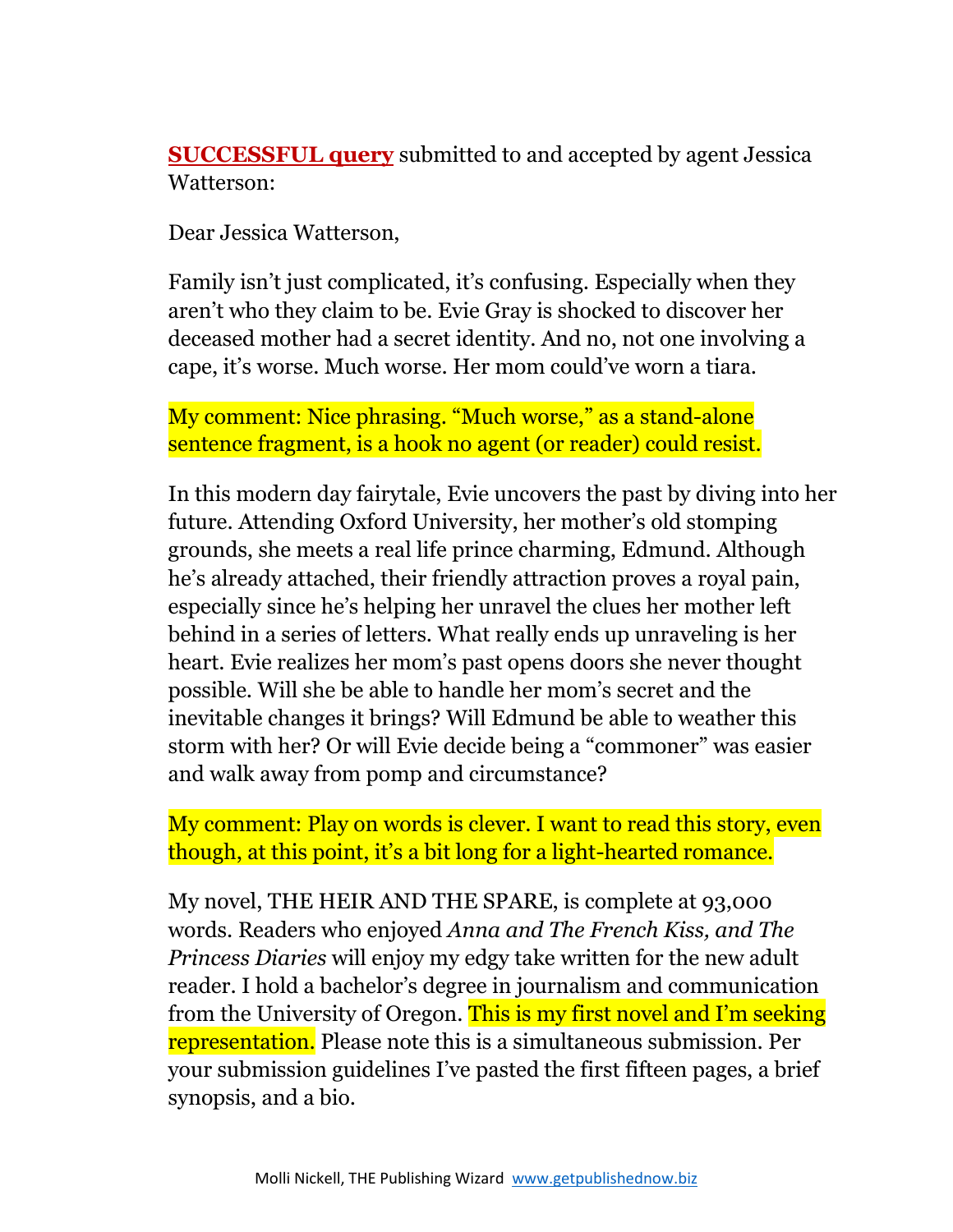Thank you for your time and consideration.

My comment: Definitely drop the sentence about "first novel" and seeking representation. That's understood. Nice etiquette to inform the agent that this is a simultaneous submission. This feels like a breezy and fun book, even for readers who aren't that hooked on the English Royal Family. Who wouldn't want a crown and title? Another big PLUS is that humor sells. Readers hunger for it, especially when it's good natured and involves a bit of romance as well. Novel length may become an issue, but at this stage, an interested publisher would snap this up and assign an editor to help the writer trim the text by 15 to 20k words.

# **First, a research report from Linda.**

Shifting back to the agents at the Atlanta Writer's Workshop, I was attracted to agent scout Jen Karback, who was looking for clients for all the agents at Fuse Literary Agency. When I looked at the agency, I discovered it had a blog, and the agency announced that they had hired a new agent who was looking for clients.

1. Margaret Bail of Fuse Literary Agency is not a young new agent. She has worked with other agencies and has several clients whose books she features on her facebook page. I copied the list of authors she mentioned and will take a look at their work to see if my novel interest her. Fuse's blog also gives news on writing market trends and other helpful information. If Margaret turns out to be a bust, Fuse has other agents I could try, and I can continue to read their blog.

2. My second find is an agent at Trident Media Group. Trident is a large enterprise with massive international sales and agents who turn novels into movies. I found one agent there, Sarah Phair, who is young and has a short client list. Trident uses a submission form, but I can use my query letter. Trident is a long shot, but one worth taking,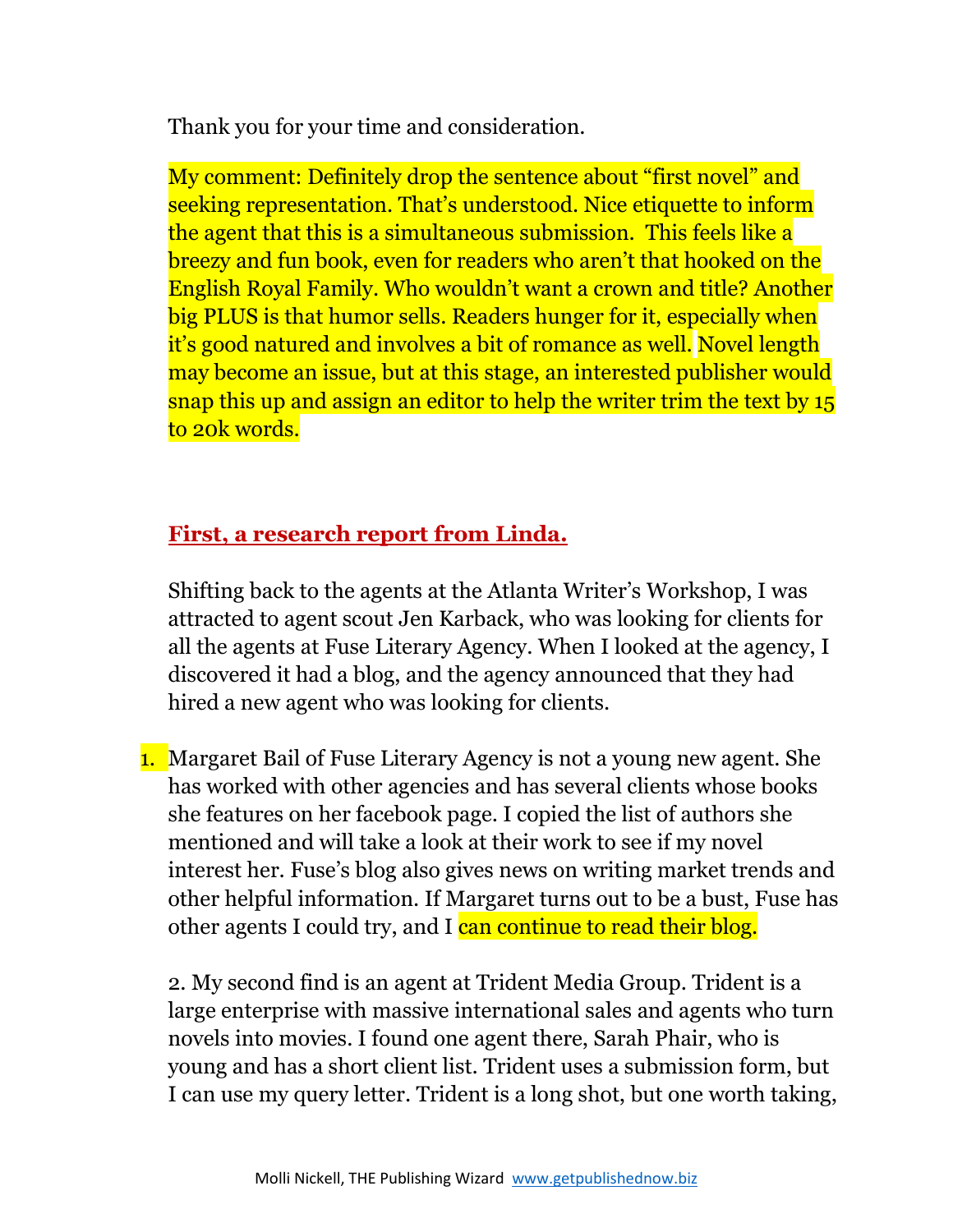I think. I will be looking at Ms. Phair's client list for a better sense of what she likes. Trident is a giant in the book industry. Super powerful.

2. At the site for the Historical Novel Society Convention, I followed a link to Folio Literary Management and found agent Annie Hwang's photo. I hope I don't seem racist when I decided a Chinese- American agent seemed a fortunate find. She is looking for fiction about minorities with a cultural element, strong female characters, and she likes historical backgrounds. (Although there are billions of Chinese, only 6% of the U.S. population is Asian, which makes them a minority in this country.) She mentioned a list of her favorite books which will give me a clue if she might like my writing style. More reading to do! I'm keeping my fingers crossed on this one.

3.

*Comments:* Linda, "racist" is only a word, used with hundreds of others to limit our Freedom of Speech. As of today, it ain't no big deal. This woman feels like a gem of a find. Folio is a good agency. Don't be concerned about your writing style. It's solid. Annie Hwang is looking for stories just like yours. She will be sooooo happy to meet you! Final polish your query and synopsis and get in touch with Annie. BTW: Great research on your part. You win the S**leuth du Jour GOLD STAR award!**

Don't allow anything (especially Linda) prevent you from lauching your agent quest.

# **Valuable Resources for agent research**

PublishersMarketplace – two versions of daily email newsletter. <http://www.publishersmarketplace.com/> One is "lite" and free.

The other is "delux" and much more detailed. Cost is \$25 per month. Detailed information about who did what and when, past history of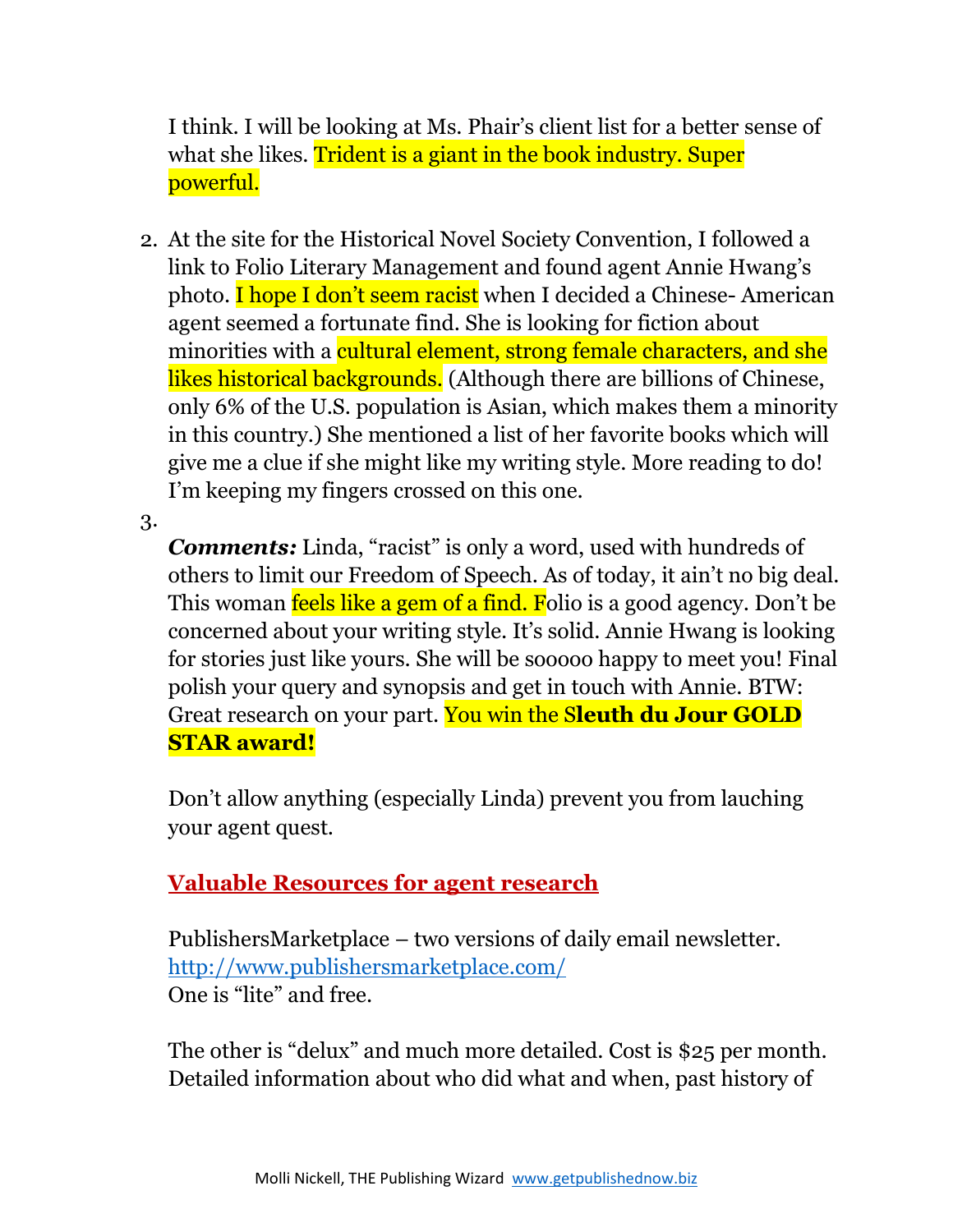deals. Great place to research current industry who sells what and for how much.

#### PublishersMarketplace New deals for January 18, 2017

#### **FICTION**

#### **Debut**

NYT bestselling author of OUTLAW PLATOON, Sean Parnell's BACKLASH, in which a clandestine operative tasked with finding a rogue agent with a stolen WMD, is faced with the one mission never addressed in his training -- How do you kill a friend?, to David Highfill at William Morrow, in a significant deal, in a two book deal, by Scott Miller at Trident Media Group.

#### Mystery/Crime

Author of THE ALCHEMIST'S DAUGHTER, DEATH OF AN ALCHEMIST, and DEATH AT SAINT VEDAST Mary Lawrence's next two books in the BIANCA GODDARD Mystery series, about an infamous alchemist's daughter and her desire to bring the mystical arts into the art of healing, to John Scognamiglio at Kensington, for publication in 2018 and 2019, by Fred Tribuzzo at The Rudy Agency. fredtribuzzo@gmail.com

#### **Thriller**

Stuart Turton's THE SEVEN DEATHS OF EVELYN HARDCASTLE, following one man's race against the clock to find a killer, but an astonishing time-turning twist means that nothing and no one are quite what they seem, to Grace Menary-Winefield at Sourcebooks Landmark, by Harry Illingworth at DHH Literary (NA).

Author of Pardon the Ravens and Wrong Man Running Alan Hruska's IT HAPPENED AT TWO IN THE MORNING, about a brash young NY lawyer on the run with the arrogant daughter of a murdered NY business tycoon, to Colleen Dunn Bates at Prospect Park Books, for publication in November 2017 (World).

#### Women's/Romance

NYT bestselling author Lauren Hawkeye's PLAYING DIRTY, about four sisters from the wrong side of the tracks, to Ann Leslie Tuttle at Harlequin Dare, in a three-book deal, for publication in 2018, by Elaine Spencer at The Knight Agency.

When you click on the agent's name, this opens a page of all their recent deals. This makes it easier to look at the titles and if you want to, read a bit into the book at Amazon.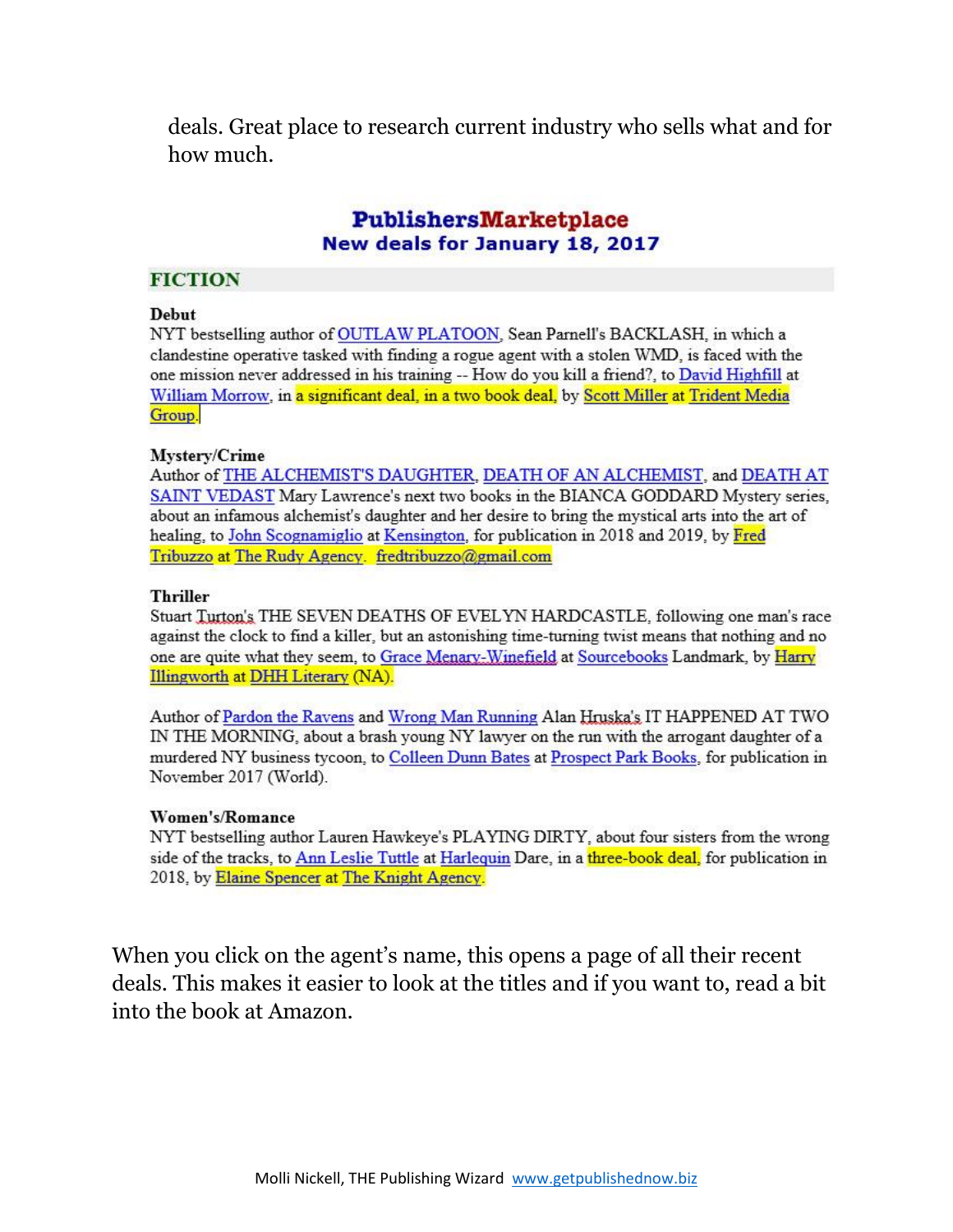This agent's 13 deals from the last 12 months:

Digital: Fiction: NYT bestselling author Cathryn Fox's DEMOLISHED and LEVELED, Women's/Romance the first titles in a new series about the Blue Bay Crew family construction business, where the employees are most well-known for the work they do in the bedroom, to Holly Ingraham at SMP Swerve, in a two-book deal, by Elaine Spencer at The Knight Agency.

Posted: January 17, 2017 at 9:50 p.m. Eastern

 $\ddot{\mathrm{+}}$ 

| Fiction: NYT bestselling author Lauren Hawkeye's PLAYING DIRTY, about four<br>sisters from the wrong side of the tracks, to Ann Leslie Tuttle at Harlequin<br>Dare, in a three-book deal, for publication in 2018, by Elaine Spencer at<br>The Knight Agency. |
|---------------------------------------------------------------------------------------------------------------------------------------------------------------------------------------------------------------------------------------------------------------|
|                                                                                                                                                                                                                                                               |

Posted: January 17, 2017 at 9:30 p.m. Eastern

### **Revision evaluations~**

### from Janet

SUBJECT LINE: Glass Promises (279 words)

The pressures of single motherhood are multiplied for Professor Grace Stone when her four year-old daughter, Lily, demands she "find her a daddy." Despite a persistent fear of rejection, Grace begins to date. She meets Beau, another victim of a cheating spouse, but is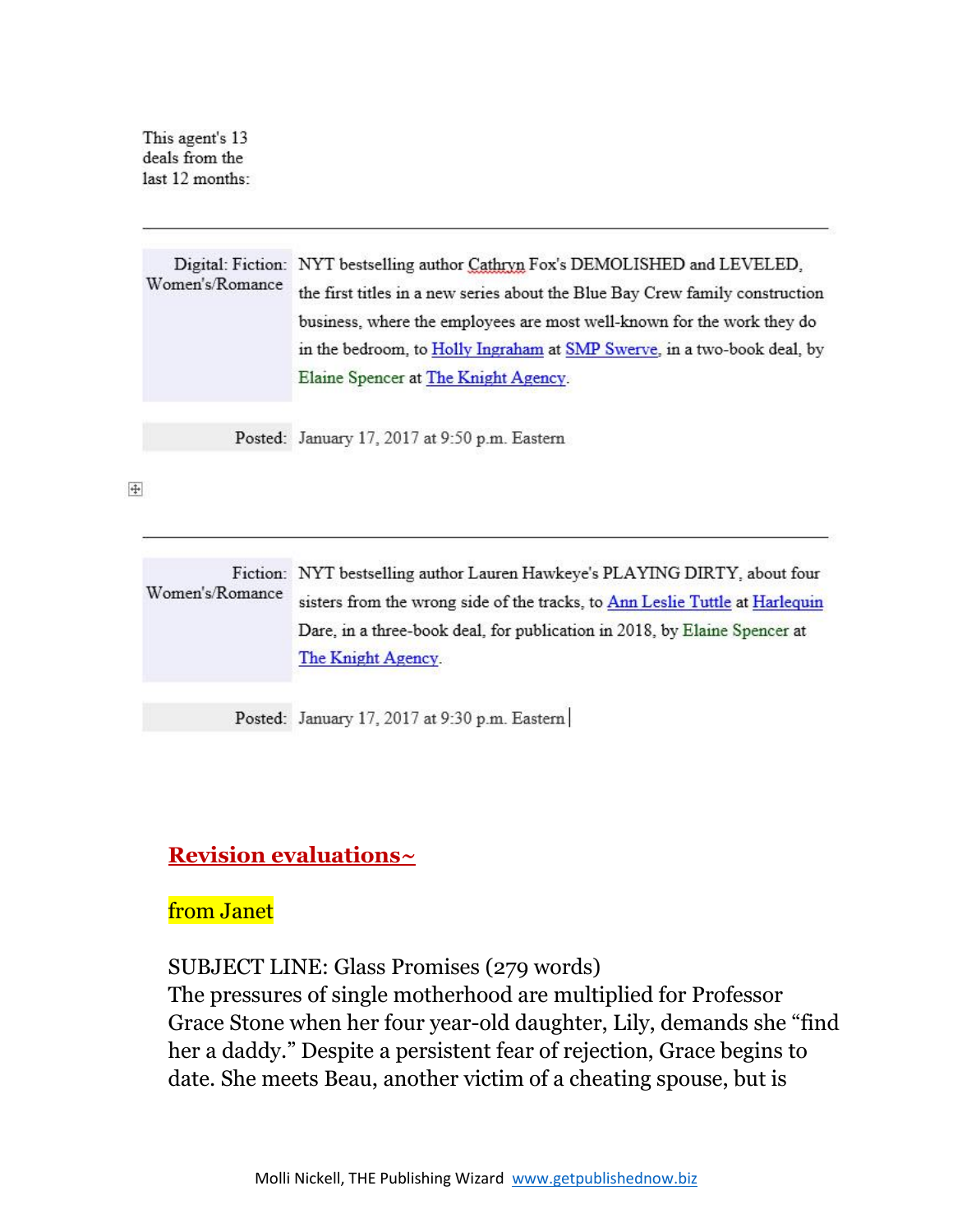reluctant to pursue a relationship with him. Is the possibility of love worth the cutting pain of glass promises?

Grace knows this heartbreak too well as an orphan and the offspring of an illicit affair. She is/WAS happily married (or so she thought) when her husband and his mistress are/WERE killed weeks after Lily's birth. But she falls into Beau's passionate embrace spurred by a strong PHYSICAL attraction. to him. At a ritzy charity event, Grace's uncanny resemblance to her dead mother INTRODUCES HER TO RELATIVES SHE DIDN'T KNOW EXISTED. causes a brawl. The humiliating incident introduces her TO HER deceased father's living relatives. GRACE BELIEVES HER Believing her days of longing for a family are over, UNTIL complications arise when SHE DISCOVERS her lover is now a step-cousin. Beau's hostile sister, Gen, refuses to accept his relationship with Grace or welcome the "bastard" into the family. Then Lily is terrorized by Gen's daughter in an attempt to drive the newcomers away. Although mounting family pressures result in an estrangement FROM with Beau, Grace is determined to secure a place in his love-scarred heart. Will her efforts succeed or will she and Lily be forced to soldier on as a lonely family of two? GREAT!

My 68,000 word completed romance, GLASS PROMISES, won third place in the 2016 Royal Palm Literary Award competition. I'M/am a member of the Florida Writers Association, Romance Writers of America, Florida Romance Writers, Coral Springs Writers Group, and an assistant chairperson for the annual Coral Springs Literary Festival.

### SYNOPSIS:

Professor Grace Stone's unknown father and philandering husband BOTH/were men who made glass promises. A widow with an infant daughter to raise, Grace obtains her PhD in record time. Four years later, she has a tenured position, close friends, and a mortgage-free home. Life is good—until Lily BEGINS TO LOBBY RELENTLESSLY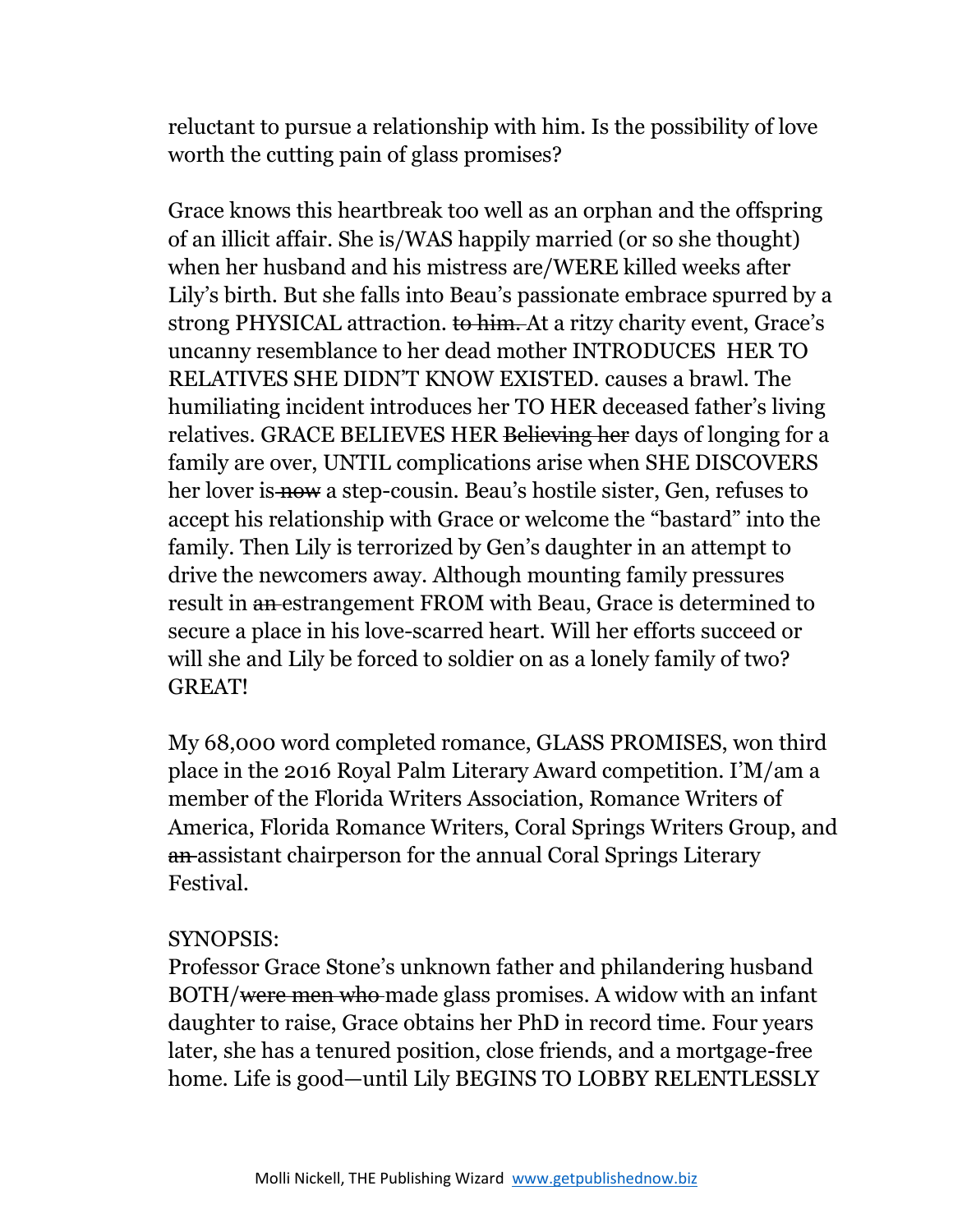lobbies hard for a daddy. Despite fears of vulnerability and rejection, Grace cannot deny her child the love of a father.

She reenters the world of man-woman relationships with speed dating. Weeks later her car is totaled in a freak construction accident. Grace encounters Beau, one of her rejected five-minute dates and the owner of the RESPONSIBLE company responsible. After he assists Grace with the purchase of a new vehicle, they become intimate—in her garage—on the trunk of his car. GREAT! Appalled by the loss of control she has exercised for years, Grace shuts down the relationship. HOWEVER, Beau's patience and genuine feelings for Lily compel her to give him another chance.

At a premier Boca Raton fundraiser, THE QUESTION ARISES ABOUT HER MOTHER'S FIRST NAME a man with Alzheimer's mistakes Grace for her mother who was once his mistress. The frightening incident reveals her family connection to Beau's stepmother. MISTAKEN IDENTITY, ACCIDENTALLY GRACE DISCOVERS HER FAMILY IDENTITY AND HER FATHER'S IDENTITY AND THIS LEADS TO DISCOVERING FAMILY MEMBERS SHE'D NEVER MET. PROBLEM: SHE'S RELATED TO BEAU AS A STEP-COUSIN. Grace is thrilled to have living relatives, except FOR THE FACT THAT her lover is now a step-cousin. But it is Beau's sister, Gen, who regards Grace as an illegitimate interloper. DELETE THIS SENTENCE. Gen's marital problems and hostility force Beau to pull away from Grace. AS THEY DISCUSS A FUTURE, BEAU REVEALS He reveals the emotional scars inflicted by his exwife and HIS FEARS/DISCOMFORT ABOUT RISKING LOVE AGAIN. an inability, or unwillingness, to risk love again. With no hope of a future commitment, although still in love with him, Grace is heartbroken when the relationship ends.

When she and Lily are invited to the family's Thanksgiving dinner, Grace worries what will happen WITH when she sees Beau. Although there is some awkwardness, the get-together goes well until Lily is terrorized by Gen's daughter. (**BRIDGE**) SHE WONDERS IF ITS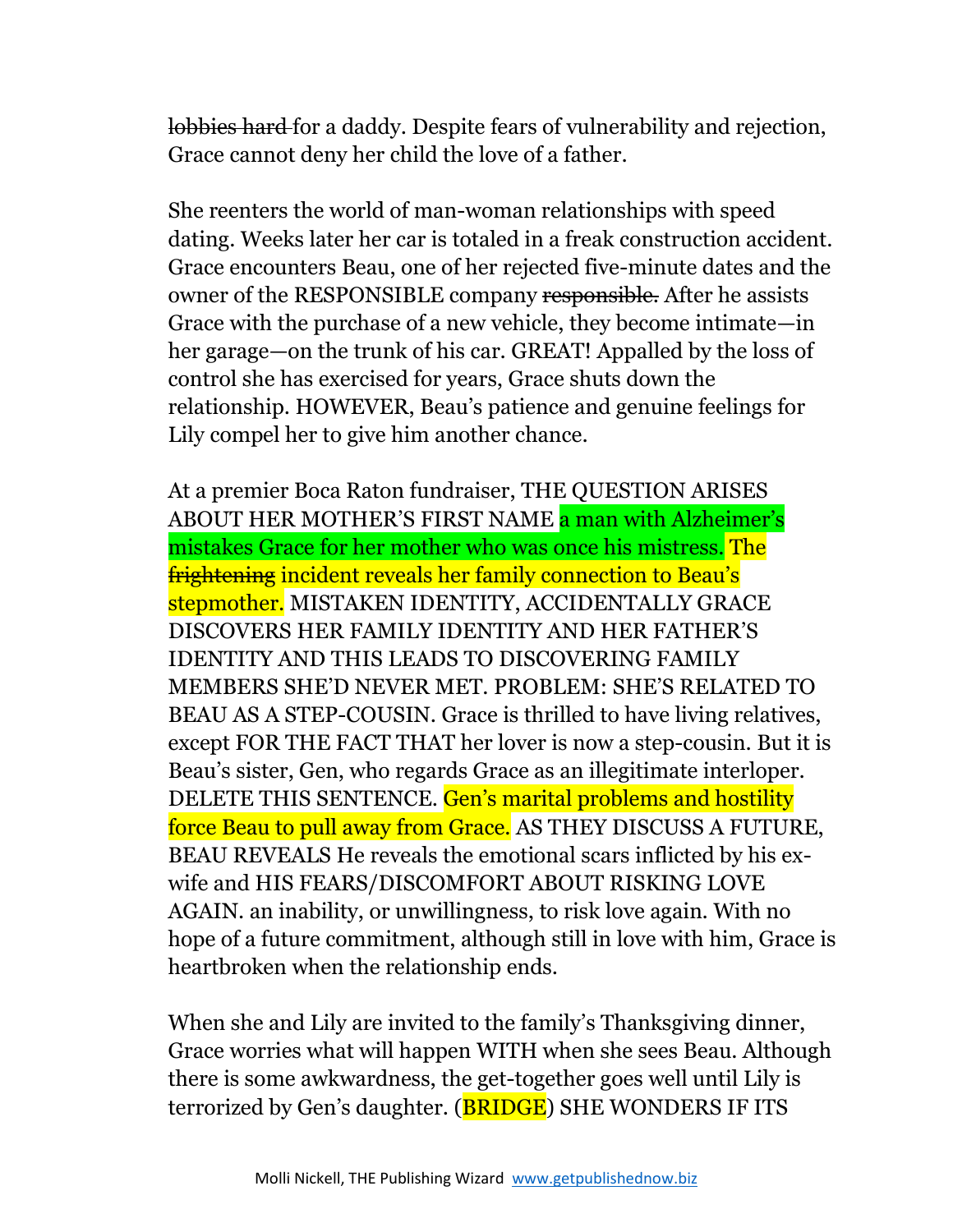WORTH IT XXXXXX Despite the holiday drama, Grace FEELS has a strong attachment to Beau as well as her warts-and-all relatives. She initiates a campaign to win his love and his sister's acceptance.

Using intelligence and her mother's tricks-of-the-trade, she appeals to Beau's masculine desires with flirtations and food. Grace also provides support to Gen WHOM SHE DISCOVERS IS A WOUNDER/HURT/OR ANGRY SURVIVOR/VICTIM OF MARITAL INFIDELITY. as a woman survivor of marital infidelity. On Christmas Day, Lily cries when Beau gives her a new bike because "only daddies give bikes to little girls." Grace's efforts, with a little help from Lily, are rewarded when Beau professes his love and an ironclad promise for a future together.

### OPENING PAGES

Whoa, Dr. B!" A male student raced toward the English department just as Grace headed to the exit. "Your Beemer's been beamed."

"What are you talking about?"

He panted and pointed outside. "You gotta check it out."

Grace hustled past him and swatted open the double doors. Campus security cruisers blocked the street. A fire truck rumbled in the faculty parking lot.

Then she saw it.

The obelisk of an I-beam rose into the air. A chain attached one end to the long arm of a tower crane. A second, shorter chain dangled in the wind. The girder had pierced the middle of the BMW and folded it upward like a taco. Her dead husband's babe-mobile was impaled with the biggest phallic weapon of destruction she'd ever seen.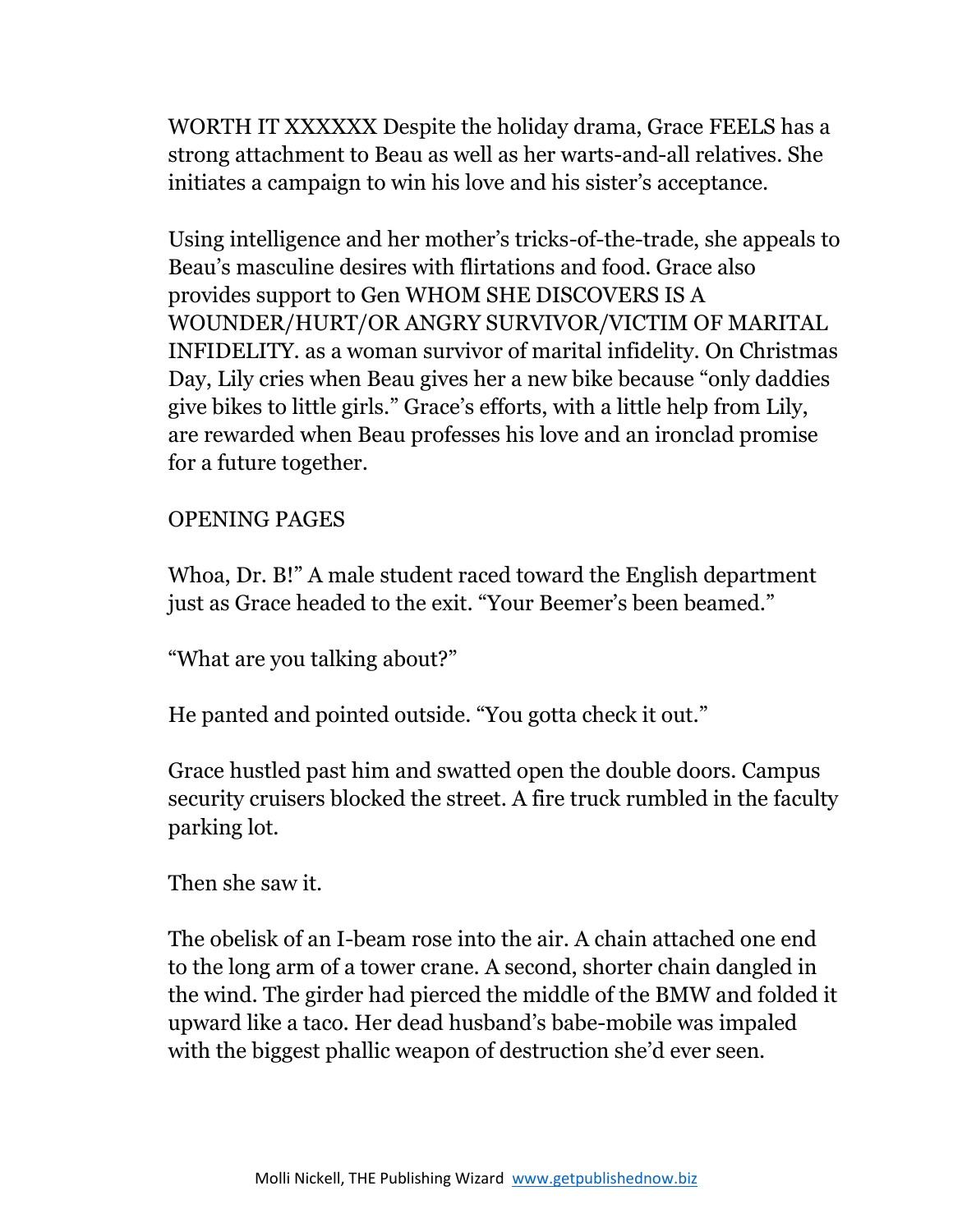Grace choked down a snort of hysteria as she skirted milling spectators and headed to the curb. A fireman who sprayed a chemicalS around the car shouted and backed away as the girder swayed in a gust of wind.

From a cluster of hard-hatted workers, one man sprang forward and climbed into the crane's cab with nimble grace. He lowered the beam toward the upturned front bumper. Metal screeched as the BMW collapsed under the weight.

Another worker in a hard hat intercepted Grace when she crossed the street. "You have to stay back, Miss." With his hand on her elbow, he turned her around. "Do you know the name of the professor who owns the BMW?"

"Black-Stone."

"Is he in there?" He nodded to the building ahead of them.

"I'm Dr. Black-Stone."

His eyes widened. Without a word, he spun and propelled her back toward the scene of the accident.

Meanwhile, the quick-thinking hero descended the crane's cab. With long strides toward the men, he shouted, "Where the hell is Joe?"

"He's getting the professor who owns the BMW."

"Goddamn it!" The man joined the other hard hats "Why couldn't the four-eyed, pencil-necked nerd have a Kia or Escort? This is a fucking disaster."

"Uh, Boss." Joe halted with Grace behind the group. "This is Dr. Black-Stone."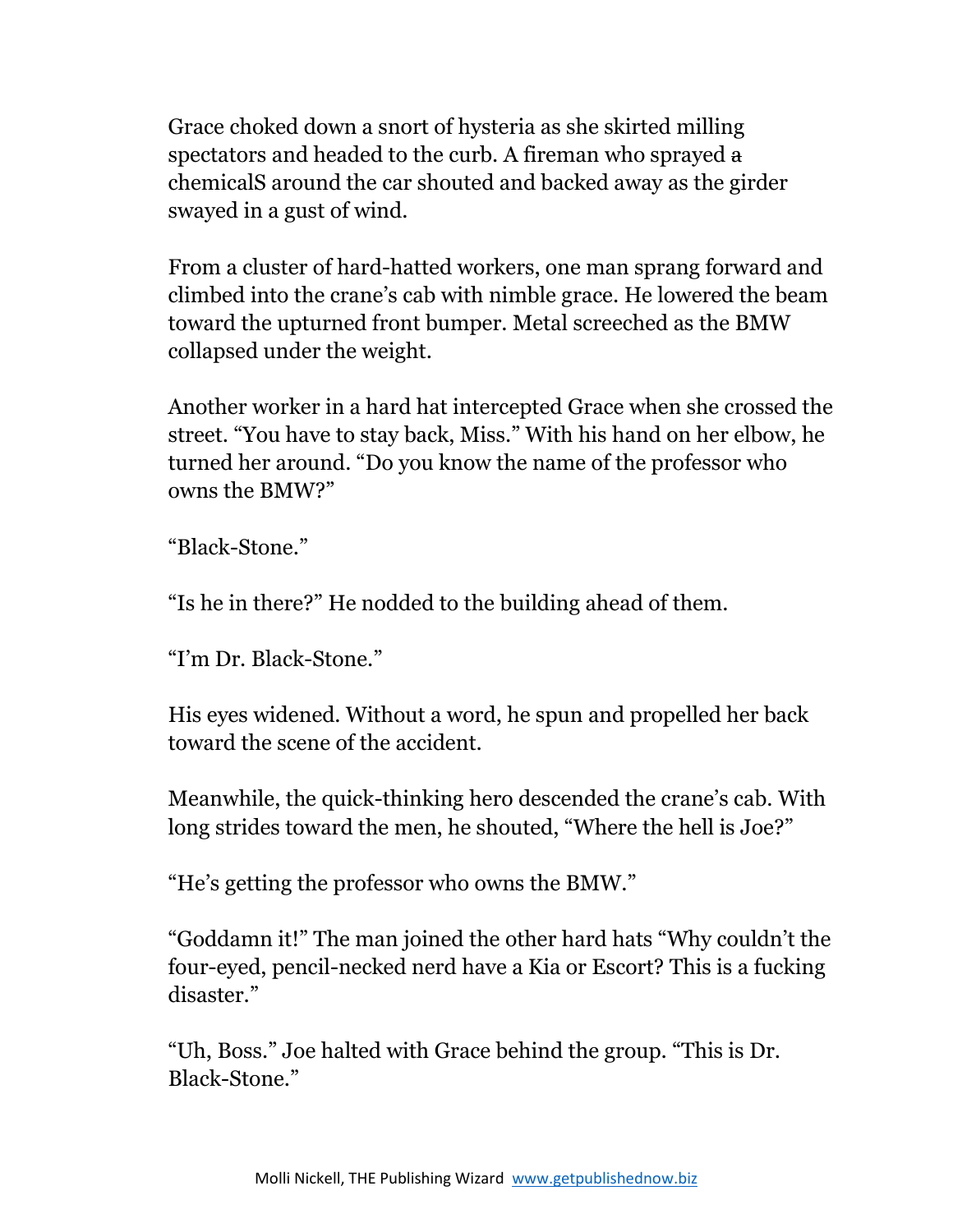The boss spun around and cocked his head. He stood over six feet tall, tanned, and muscled. Thick dark brows arched above golden eyes. Cropped brown hair furred his head and stubble darkened his cheeks and chin.

He frowned as he peered at her. "Gigi?"

She forced a smile at her tenth rejected speed date. "Hello, Beau."

**MY COMMENTS:** Let her rip Janet. Start submitting and get going on your next novel!

# From Vicki

# TITLE:Crooked

Born with cerebral palsy, Sadie hides HER DISABILITY behind long skirts. Taunted by her peers, they torture the "cripple geek" whenever she wobbles by. Until Finn, a British exchange student, look's beyond her shyness (OR DOES HE LOOK BEYOND HER PHYSICAL CHALLENGE/DISABILITY/SENSES THE WHOLE PERSON?) With Finn, Sadie finds laughter, learns to cheat at poker, and harmonizes on her original songs. When the school year ends Finn returns home. He vows to visit, but Sadie's convinced she'll never see him again. Sent to her grandmother's Catskill Mountain house for the summer, Sadie decides the isolated setting is the perfect refuge to end her life. But, in the forest, as at school, Sadie senses someone watches.

After swallowing a handful of pills, Sadie wakes, dazed from her failed suicide. An unseen entity plays Beatle songs on Sadie's iPod, and sends strange sparks to her computer. Soon she comes face to face with her watcher, Devilia, a mischievous, hand-sized fairy. Their LONLINESS paths/WANTS/EMOTIONAL NEEDS are similar as Devilia, a fairy in THE human world, and Sadie, AN OUTSIDER lonely mortal in a cruel teenage world, only want acceptance. GREAT REVISION SENTENCE. A tentative friendship evolves.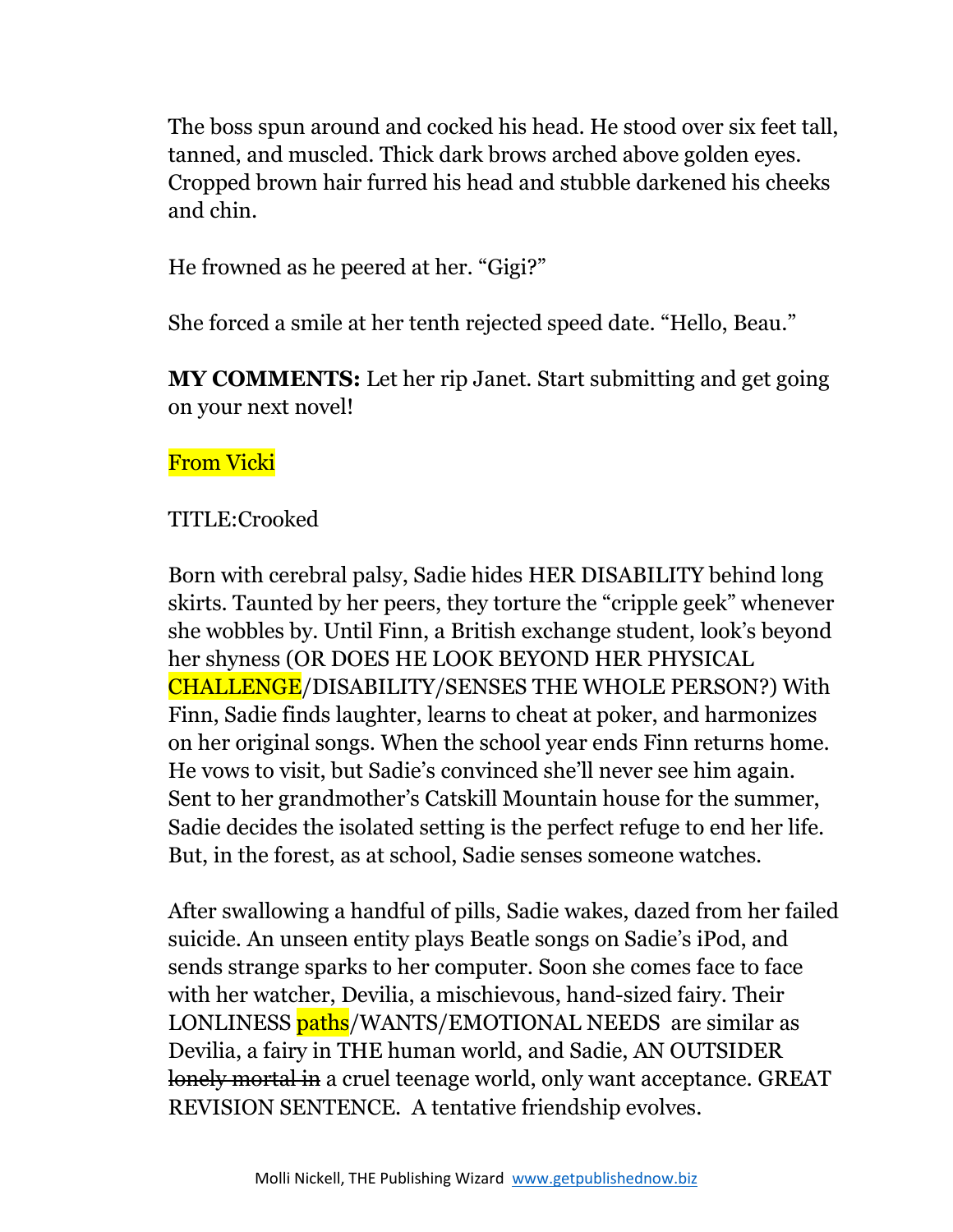WHEN/Before school begins Sadie allows Devilia to live with her in the city. Although Devilia promises not to leave Sadie's room, she disobeys. On a field trip to the Natural History Museum Devilia lures hundreds of butterflies, causing them to land on Sadie, and lifting her long skirt to reveal her bent **CROOKED**/TWISTED legs. The event becomes a viral sensation. Humiliated beyond despair, Sadie feels even more like a freak. Finn IMs or is it IMs "How cool! Wish I'd been there." He then reveals that he's helping a mate sell "merchandise" so he can make money to visit her. Intuition tells Sadie THAT Finn is not telling the whole story. She begs him to stop. He responds "no worries."

Sadie convinces Devilia to go to DISSUADE Finn PERSONALLY. ASAP. The computer monster, and electronics in general, are incompatible with Devilia's energy. Although terrified she'll die in cyberworld, Devilia conjures powerful fairy magic and emails herself to Finn. Sadie waits and waits, but hears nothing from Devilia, or Finn whom she messages endlessly. Finn is gone. Devilia is gone. And without them in her life, Sadie wants to be gone as well.

**COMMENT:** Remove the declarative statement "computer monster and electronics in general . . . " Sadie begs Devilia to dissuade Finn, INPERSON. ASAP. Incompatible with the digital world and terrified it will disappear her, Devilia agrees to travel, via email (IM) to Finn. She conjures up powerful fairy magic and disappears in a SPARKLE flash of energy. Sadie waits and waits, but NO RESPONSE. NONE. EVEN THOUGH SHE MESSAGES FINN ENDLESSLY. hears nothing from Devilia, or Finn whom she messages endlessly. Finn is gone. Devilia is gone. And without them in her life, Sadie wants to be gone as well.

Nitpicking thought: Sadie waits to "hear?" Can you hear email or text? Or do you receive a message, or some kind of response on your device? Might be nice to repeat the word nothing twice. Then you've repeated gone twice, adding a third comment in re Sadie.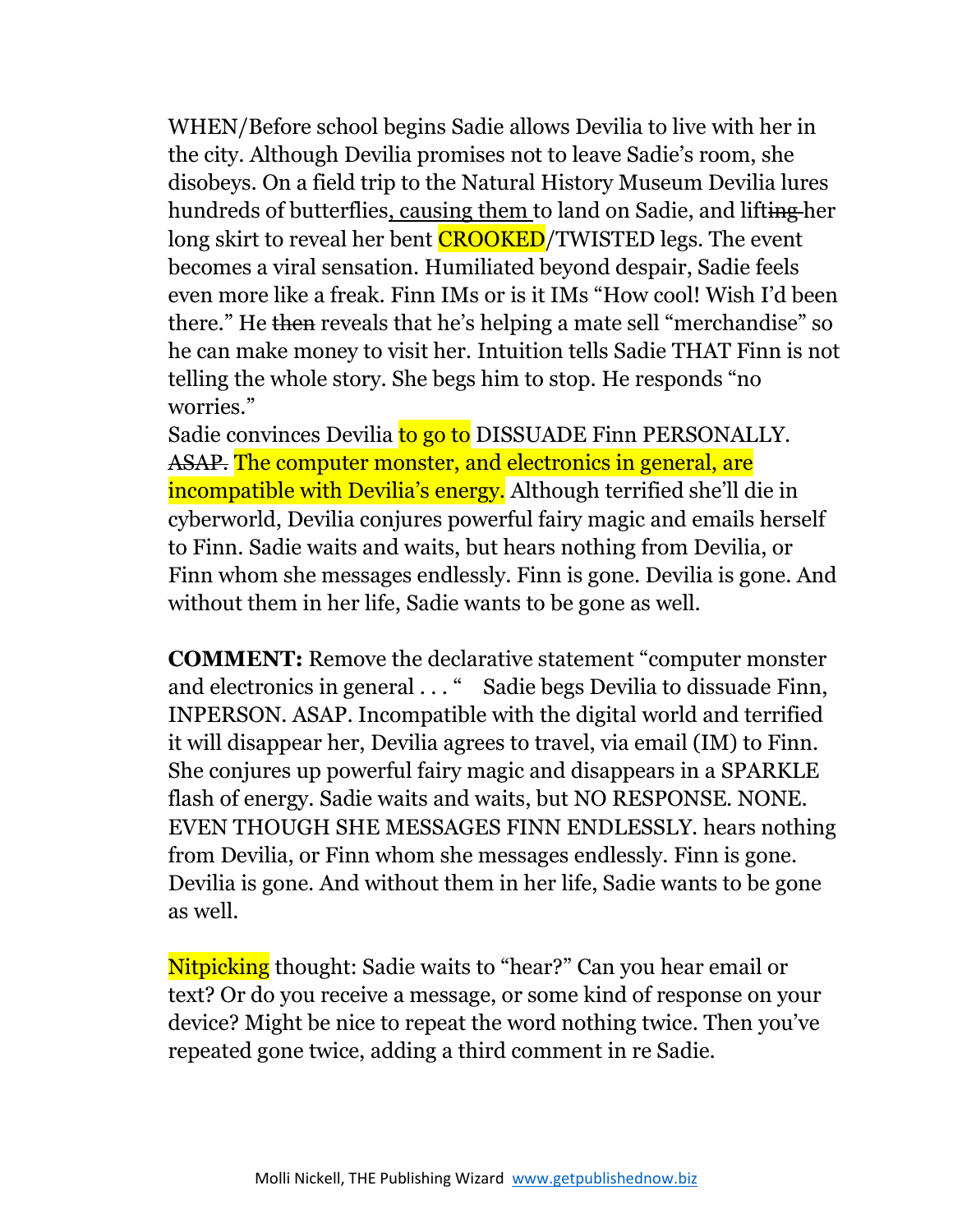My YA novel, "Crooked" is complete at 75,000 words. I'm a member of SCBWI, attend writers' conferences and workshops, and have participated with a WRITERS' GROUP AND WRITING PARTNERS SINCE 2004. writer's group since 2004, including writing partners.

THANK YOU FOR YOUR TIME AND CONSIDERATION. I appreciate your time and interest.

**My Comment:** Synopsis here you come.

# From Tammy

Subject line: Trouble Trouble Murder in Double

(say what? Is there a comma missing? Or ??)

My comments: Tammy, you are in the midst of straightening out your query, with some additional work needed as you hone in tightly onto the reason for writing your story. You have some very large concepts that need to be tightened to help you write your query first paragraph in such a way that it reveals the entire story core and presents tension that will keep the agent reading.

Story Core:

Hone in on the wants and needs and determine where your tension is so you can build it into your query.

**Who is my main character?** Dr. Olivia Greyson

**What does she want?** She wants to **heal emotionally** from her past trauma and live without fear.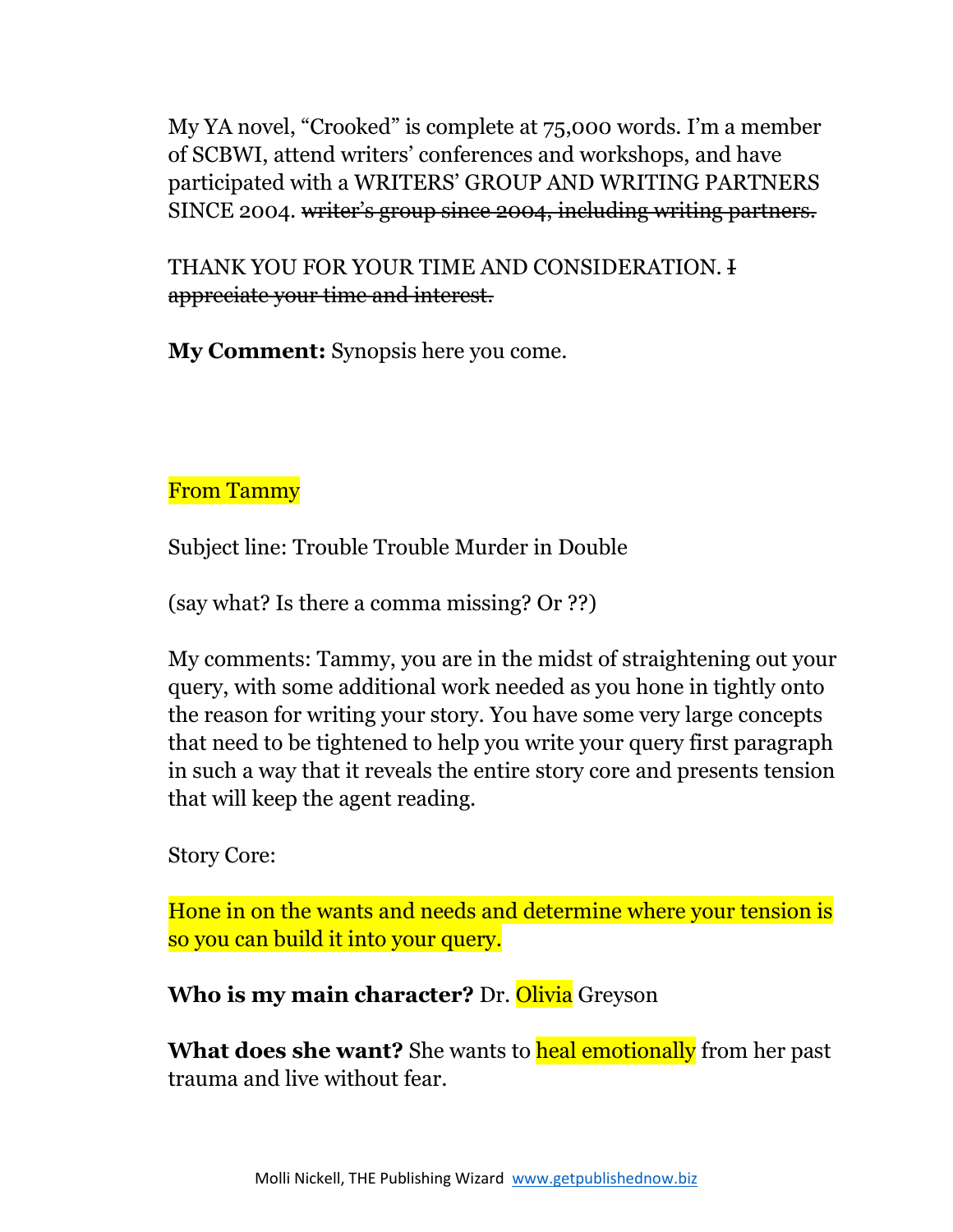**Why does she want it?** So that she can return to her former profession with confidence and take back her life. Do you mean live without fear?

**What stands in her way?** SELF FORGIVENESS Her inability to forgive herself for letting her team down and putting herself in a situation where she was outsmarted and became the victim. **Question:** was anyone killed in that situation? Does she feel guilt? IS SHE CAUSES A DEATH, OR TWO, THIS MAKES HER GUILT DEEPER. OR THEY SCREWED UP AND MISSED CAPTURING THE KILLER.

**What is the terrible or else** that might occur if she doesn't get what she wants? If she doesn't face the past and let go of her fears she will never recover the confidence she needs to fully trust her own instincts which could impair her ability to profile and ultimately endanger the lives of innocent people. Say this in 10 words or less. Will she or a friend be murdered?

KILLER WILL GO FREE? SHE WILL BE BE KILLED. WE LIKE THIS ONE. IF SHE DOESN'T STOP SERIEL KILLER, SHE WILL BE NEXT. Or, ONCE SHE GETS ON THE TRAIL OF THE SK, SHE WILL PLACE HERSELF NEXT ON HIS/HER VICTIM LIST. ESTERMINATION LIST.

How/when did this murder sequence become personal?

The Shakespeare Murders:

Former criminal profiler, Dr. Olivia Greyson, made an impetuous mistake two years ago, resulting in a near-fatal experience at the hands of a psychopath. Disgraced and traumatized, Olivia left to pursue a quiet life of academia but, Olivia's existence is anything but peaceful. Nightmares taunt her days impeding her progress to normalcy. When her former mentor calls to invite her back into this dark world her struggle oscillates between her desire to return to the career she loved and the role her unremitting anxiety might play. Is this opportunity what Olivia needs to move on or will fear cripple her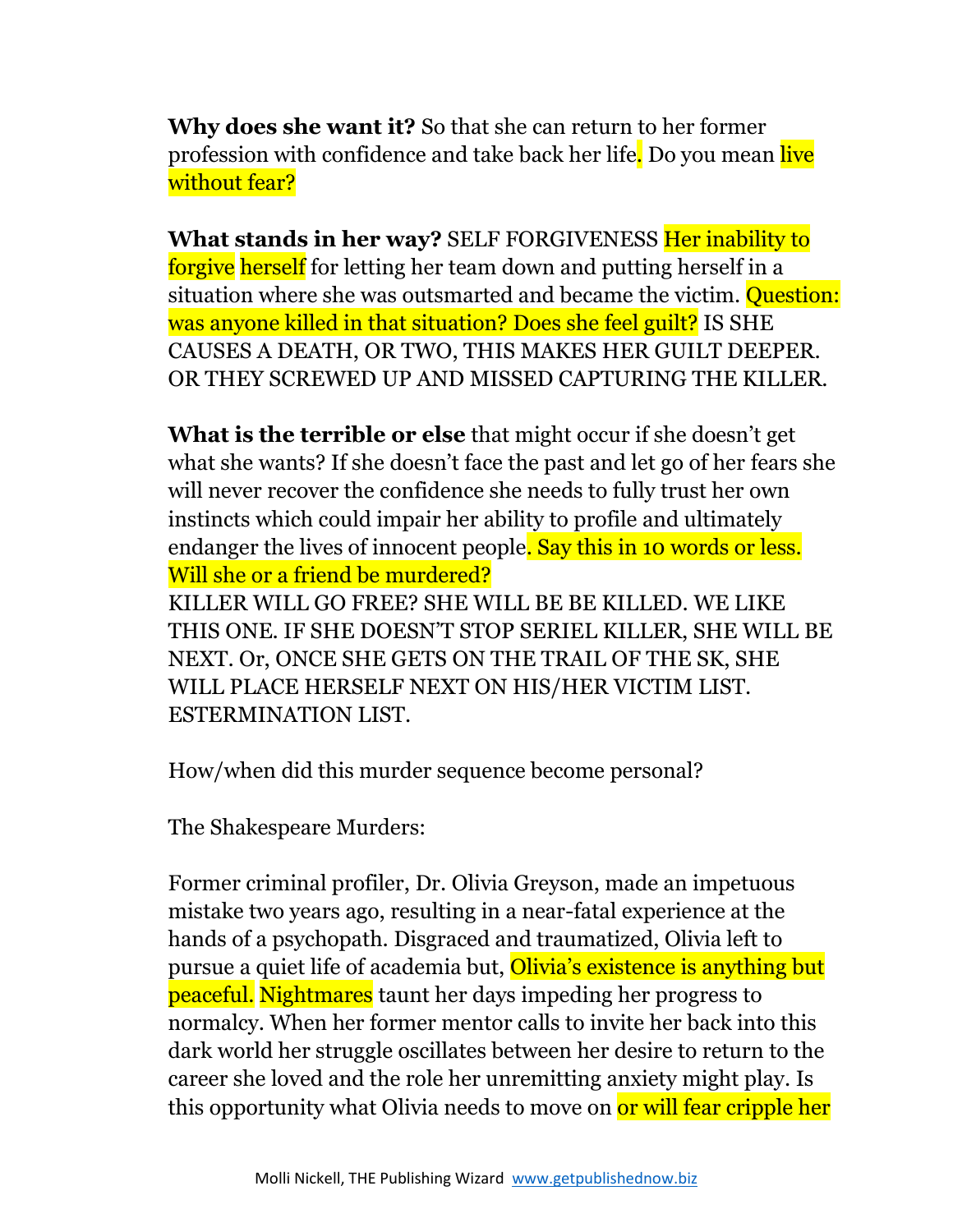judgement and prove disastrous by putting herself and those close to her in peril?

SHE MAY NOT BE READY TO GO BACK. But she has to because . . .

**COMMENTS:** First paragraph needs to be tight, focused, and present your story core quickly.

Olivia is haunted by nightmares. Called back into the world that has caused her angst. Will she do this to heal herself? Or will she do this and harm others? Or lose her life. Or will she do this to settle an old score? Was she involved in the first two Shakespeare murders? Left unresolved? Killer is back to settle a score. Why?

Ten years ago two women were found murdered within a week of each other. The murders never solved. Now he's back. Another woman brutally murdered and like the previous two, he left a quote from a Shakespeare play clutched in her hand. If precedent holds Olivia understands she has little time before he casts his next victim. She agrees to set aside her fear and race to Florida to join the hunt for the elusive Shakespeare Killer. With each HOW MANY AND WHERE? gruesome murder Olivia's nightmares of her own traumatic experience, send her backtracking through repressed memories making it impossible for her to focus. The decision to concede and walk away is halted when the killer's next victim is someone close to her team. OR IS IT HER? To save her she must reclaim confidence in her ability to profile and trust her once intuitive instincts. Will Olivia work through her past failures in time to rewrite his twisted play or will the curtain fall on Shakespeare's next heinous act? NICE ENDING SENTENCE.

BUT, necessary tension is not yet here. There must be a compelling reason for Olivia to step back into her former world. She must do this! Why?

# LEAVE THIS FOR NOW.

The Shakespeare Murders is a \_\_\_\_\_\_\_ word crime thriller/mystery. My background is in scientific research. I've co-authored several peer-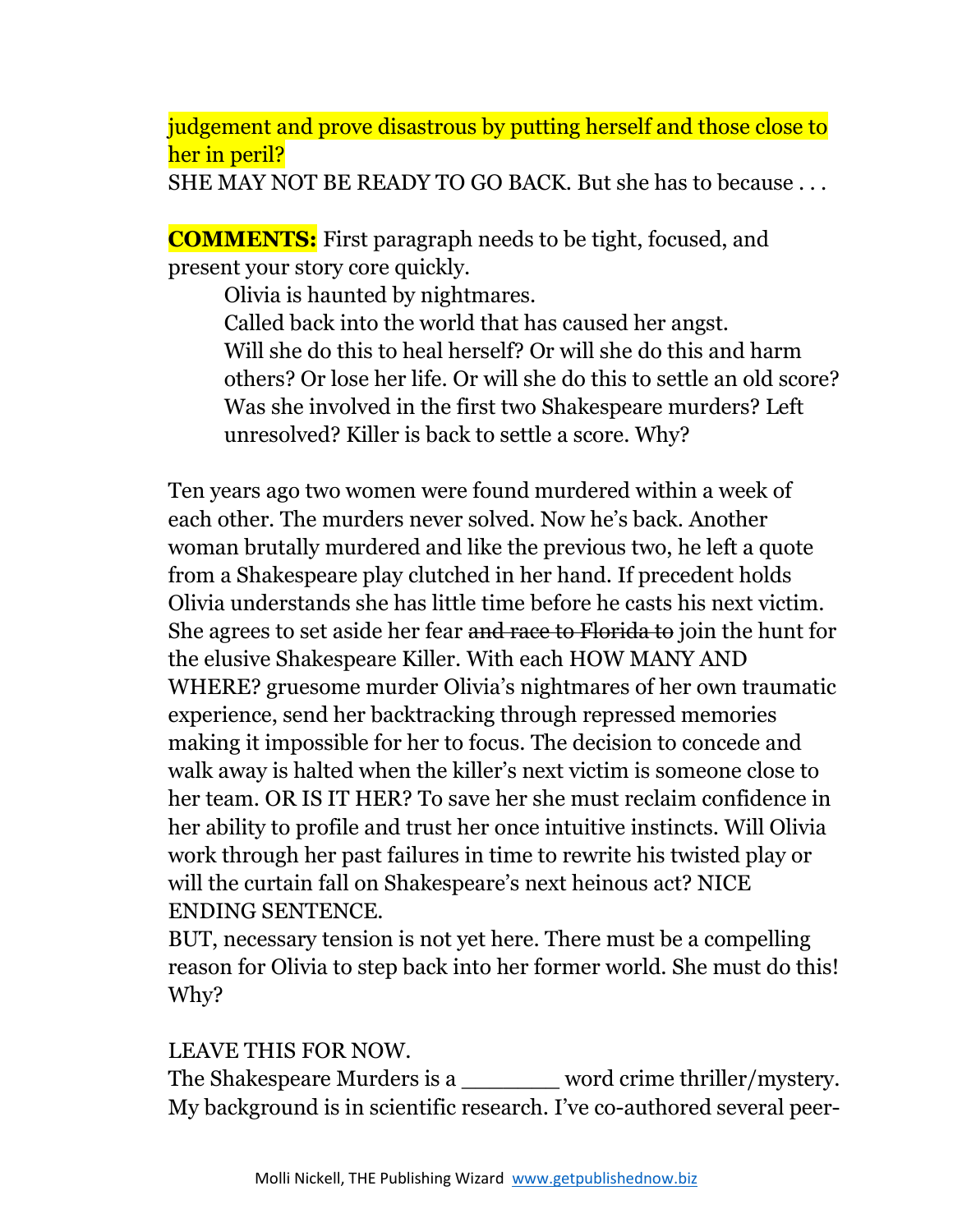reviewed articles. PUBLISHED WHERE? I'm attending the 2017 Killer Nashville conference and will enter this work in the competition for the 2017 Claymore award. NOT CLEAR IF MENTIONING FUTURE COMPETITION IS IMPORTANT AT THAT POINT. I am also an active member of a writer's critique group. Thank you for your TIME AND consideration Tammy Desjarlais

HOMEWORK IS TO REVISE STORY CORE, TIGHTEN, AND WRITE FIRST PARAGRAPH: THREE SENTENCES. NO FAIR MAKING THEM EACH 30 WORDS LONG.

# **Next week:**

No class/webinar on Friday. Critiques will be done on Facebook. Here's how to do this:

> Open the document that has been submitted. Cut and paste it, then go back to the discussion thread, and cut and paste the document in here, use this to edit.

Please post your homework by the 25<sup>th</sup>, Wednesday noon.

Here's the process as I've demonstrated on our Facebook page. Suggest that each of you post your comments on your own discussion thread instead of everyone using the same discussion or editing on the same documents.

#### **HOMEWORK:**

Linda, bring us up to date on your agent research.

Doree, Redefine story core. Revise first and second paragraph.